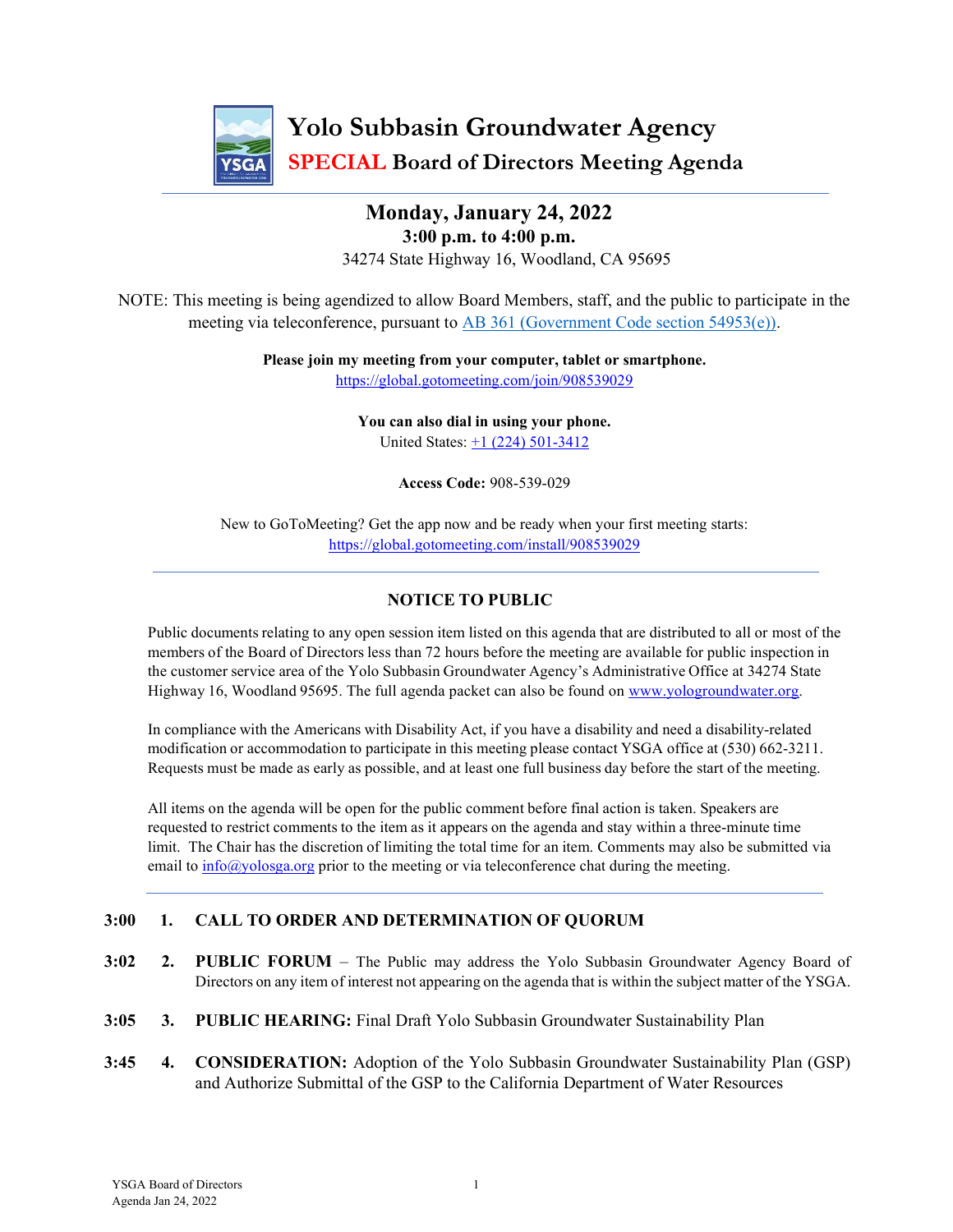#### 3:58 5. NEXT MEETING – Monday, March 21, 2022

#### 4:00 6. ADJOURNMENT

Consideration of items not on the posted agenda includes items in the following categories: 1) majority determination that an emergency (as defined by the Brown Act) exists; or 2) a 4/5ths determination that the need to take action arose subsequent to posting of the agenda. I declare under penalty of perjury that the foregoing agenda was posted by January 20, 2022 and made available to the public during normal business hours at the following location: YSGA's office at 34274 State Highway 16, Woodland 95695.

\_\_\_\_\_\_\_\_\_\_\_\_\_\_\_\_\_\_\_\_\_\_\_\_\_\_\_\_ Kristin Sicke, Executive Officer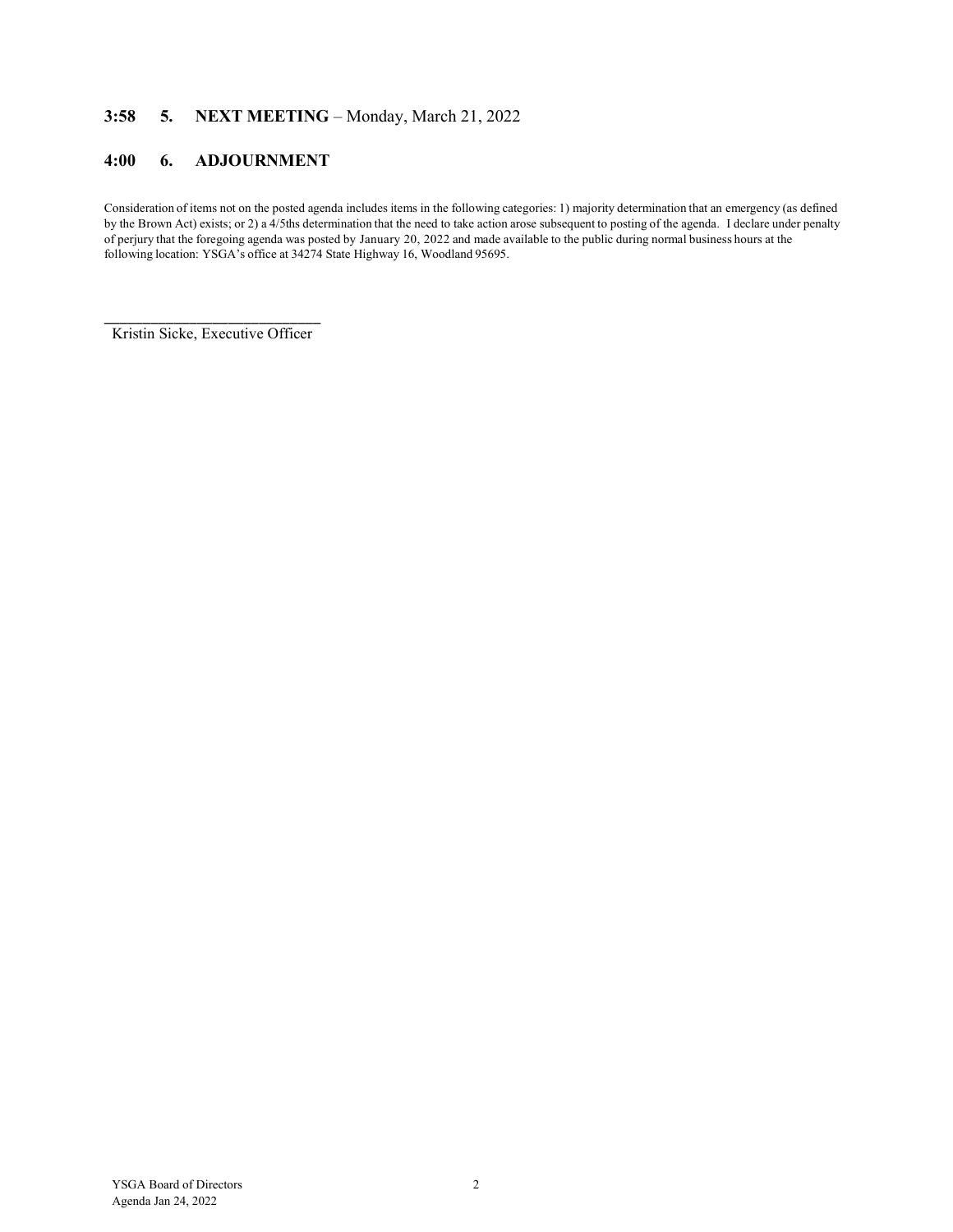# Yolo Subbasin Groundwater Agency Board of Directors Special Meeting Agenda Report

### **MEETING DATE:** January 24, 2022 **AGENDA ITEM NO. 3**

SUBJECT: Public Hearing: Final Draft Yolo Subbasin Groundwater Sustainability Plan

INITIATED OR [ ] BOARD [X] INFORMATION REQUESTED BY: [X] STAFF [ ] ACTION: [ ] MOTION

[ ] OTHER [ ] RESOLUTION

# ATTACHMENT [ ] YES [X] NO

## **BACKGROUND**

The Sustainable Groundwater Management Act (SGMA) requires local Groundwater Sustainability Agencies in high and medium priority groundwater basins to develop and implement Groundwater Sustainability Plans (GSPs). The passage of SGMA in 2014 established a historic statewide framework to protect groundwater resources over the long-term, with an emphasis on local management.

The Yolo Subbasin Groundwater Agency is the primary Groundwater Sustainability Agency within the boundaries of the Yolo Subbasin (5-021.68) and has solely been responsible for developing the Yolo Subbasin Groundwater Sustainability Plan (GSP). The purpose of the GSP is to comply with SGMA and serve as an implementation guide for groundwater.

Development of the GSP began in 2017 and has involved an inclusive process with many public meetings, public workshops, and numerous opportunities for public input on the contents of the Plan. Per California Water Code §10728.2, the YSGA will periodically evaluate the GSP, assess changing conditions in the basin, and potentially adjust components in the GSP based on new understanding of conditions and determination of whether the actions under the GSP are meeting the sustainability goal in the basin.

The draft Yolo Subbasin GSP was prepared in compliance with the SGMA and California Water Code Section 10727 et seq. and was available for public comment from August 25 to October 27, 2021. Approximately 300 comments were received, which YSGA staff worked diligently to review and incorporate in the GSP. The final Yolo Subbasin GSP is available on the YSGA's website at the following link: https://www.yologroundwater.org/yolo-subbasin-groundwatersustainability-plan. Public comments received on the draft GSP and YSGA responses to comments are included as Appendix C to the final GSP, which is available at the following link: https://www.yologroundwater.org/files/83a72f016/Appendix+C+-+Public+Comments.pdf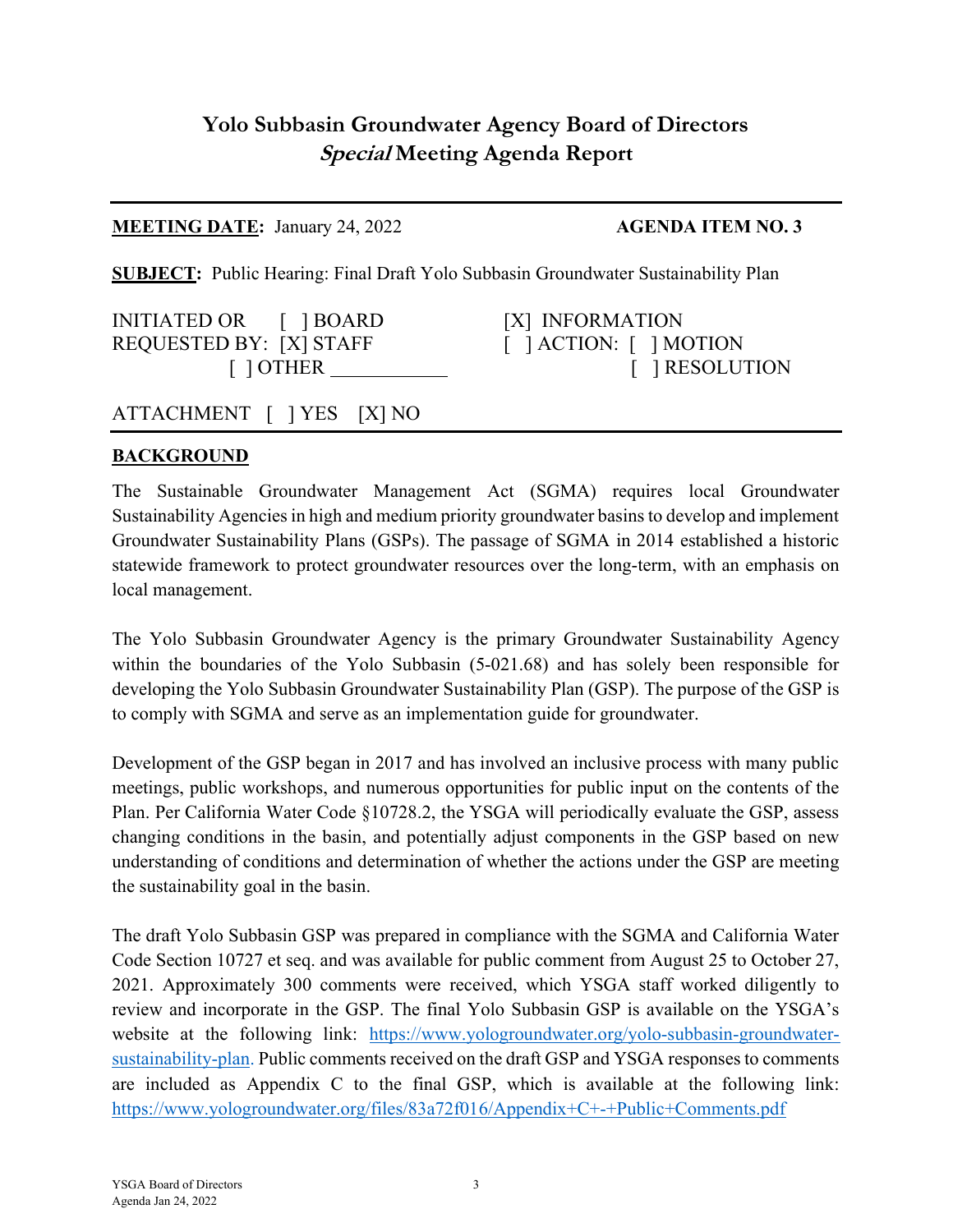The YSGA provided written notice to adopt the Yolo Subbasin GSP to the County of Yolo, Cities of Davis, Woodland, West Sacramento, and Winters, and all member agencies and affiliated parties on November 16, 2021.

This public hearing was noticed in the Daily Democrat on Tuesday, January 4 and 11, 2022. The public, agencies, and other interested parties are invited to attend this remote public hearing to provide oral or written comments. Comments received during this public hearing may be considered by the YSGA for its to determination to adopt the proposed GSP. The YSGA will consider adoption of the Yolo Subbasin GSP after this public hearing. Once adopted by the YSGA Board, the GSP will be submitted to the California Department of Water Resources through the SGMA Portal by the statutory submittal deadline of January 31, 2022.

### RECOMMENDATION

This item is for informational purposes only.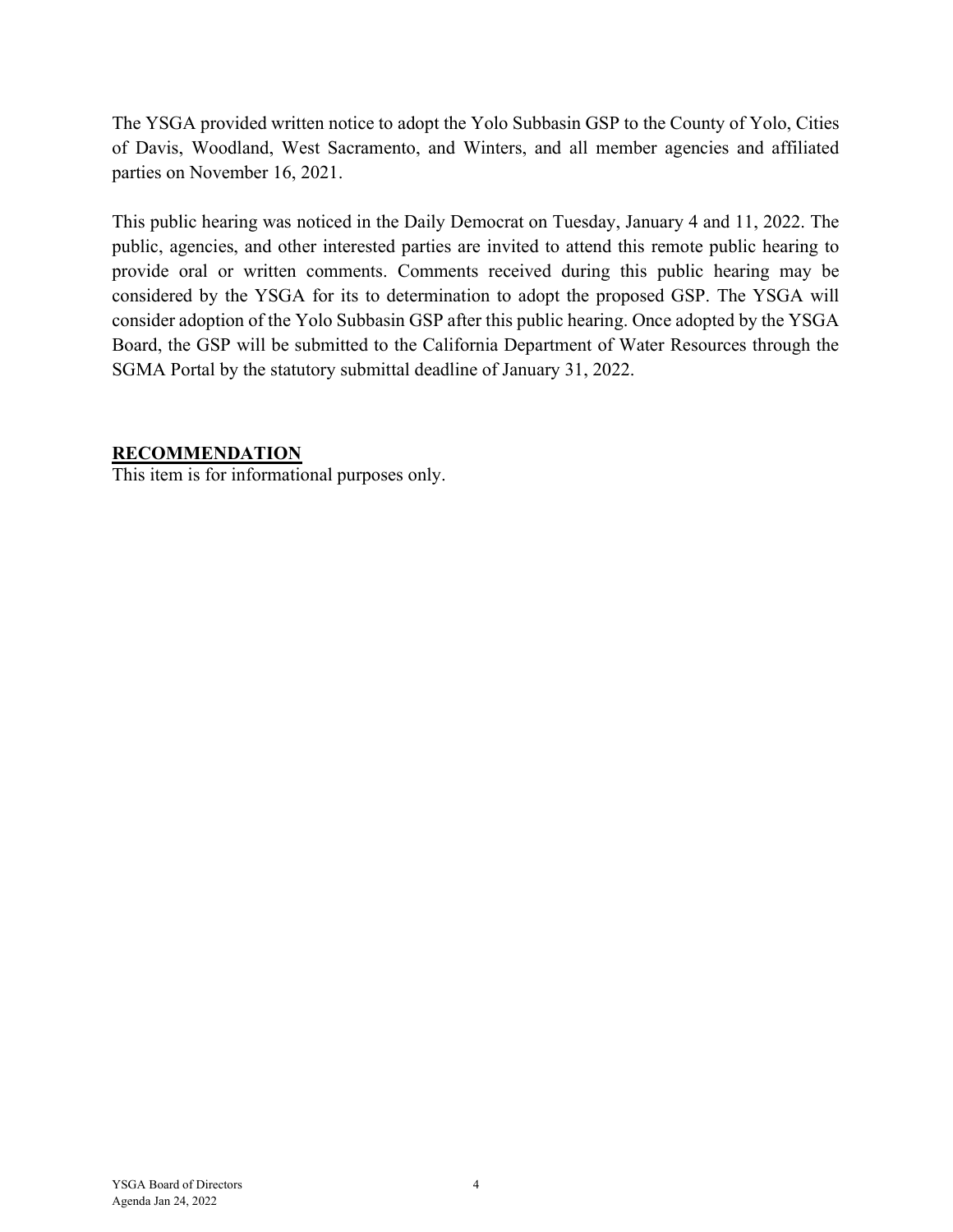# Yolo Subbasin Groundwater Agency Board of Directors Special Meeting Agenda Report

## MEETING DATE: January 24, 2022 AGENDA ITEM NO. 4

SUBJECT: Consideration: Adoption of the Yolo Subbasin Groundwater Sustainability Plan and Authorize Submittal of the Yolo Subbasin Groundwater Sustainability Plan to the California Department of Water Resources

INITIATED OR [ ] BOARD [ ] INFORMATION REQUESTED BY: [X] STAFF [X] ACTION: [X] MOTION

[ ] OTHER [ ] RESOLUTION

# ATTACHMENT [ ] YES [X] NO

## **BACKGROUND**

The Yolo Subbasin Groundwater Agency (YSGA) was formed in June 2017 to serve as the Groundwater Sustainability Agency (GSA) for the Yolo Subbasin and has solely been responsible for developing the Yolo Subbasin Groundwater Sustainability Plan (GSP).

The final Yolo Subbasin GSP is consistent with the Joint Powers Agreement establishing the YSGA, which provides the authority for the YSGA to develop and adopt a GSP for the portions of the groundwater basins in its jurisdiction:

Article 2 states, "The Members and Affiliated Parties intend to work together in mutual cooperation to develop and implement a GSP for the Subbasin in compliance with SGMA…"

Article 3 outlines the purposes and powers of the YSGA, including to "develop, adopt and implement a legally sufficient GSP for the Subbasin", and to "exercise all powers granted to a GSA under SGMA" to the extent authorized through the Board of Directors.

Article 4.7 states that the approval of a GSP shall require a two-thirds (2/3) vote by the directors present.

Once adopted by the YSGA Board, the GSP will be submitted to the California Department of Water Resources through the SGMA Portal by the statutory submittal deadline of January 31, 2022. Implementation of the adopted GSP will begin on January 31, 2022.